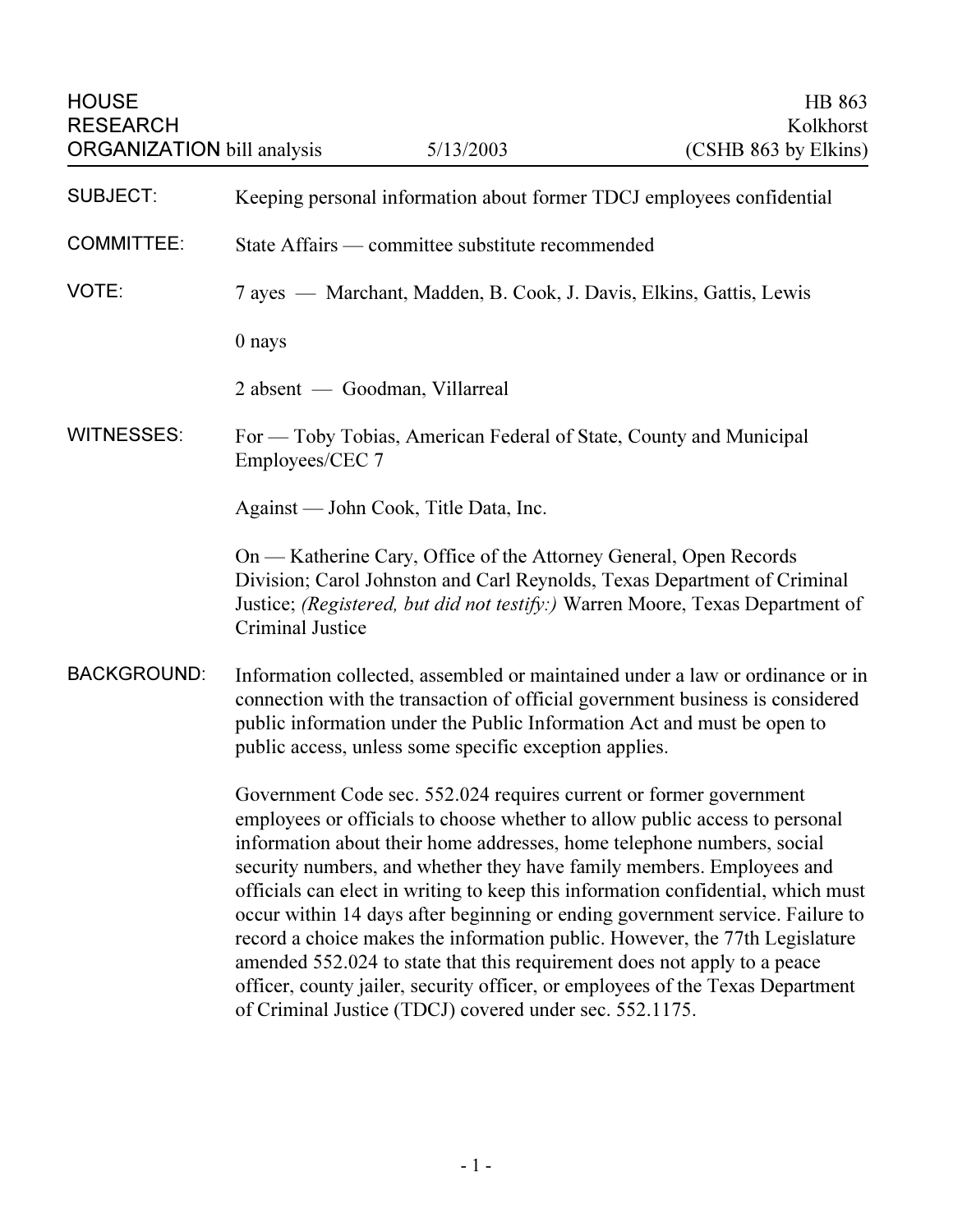## HB 863 House Research Organization page 2  $r^{2}$

The 77th Legislature enacted SB 247 by Shapleigh to add sec. 552.1175 that allows peace officers, county jailers, and employees of TDCJ to choose to prohibit from disclosure under the Public Information Act personal information relating to their home addresses, home telephone numbers, social security numbers, and family members.

Government Code sec. 552.117 also excepts from disclosure requirements information relating to the home addresses, telephone numbers, social security numbers, and family members of peace officers, certain security officers, TDCJ employees, and peace officers and other law enforcement officers killed in the line of duty, regardless of whether these persons complied with the requirements in sec. 552.024.

On March 5, 2003, Attorney General Open Records Letter Ruling (OR2003- 1421) held that the TDCJ must withhold information under Government Code, sec. 552.117 on behalf of a current or former official or employee only if the individual made a request for confidentially under sec. 552.024 prior to the date that TDCJ received the request for the information. If the current or former TDCJ employee had made a timely request to keep personal information confidential, the department would have to withhold the social security number, home address, and home telephone number of the former employee. However, TDCJ could not withhold this information under sec. 552.117 for the former employee if the request had not been made to keep the information confidential.

DIGEST: CSHB 863 would amend Government Code, sec. 552.117 to provide that personal information about a current or former employee of TDCJ or a predecessor in function of the department or any division of the department, such as the Texas Department of Corrections, would not be disclosed under the Public Information Act. The personal information withheld would be the home address, home telephone number, and social security number. The prohibition would be effective regardless of whether the current or former employee complied with the notice requirements of sec. 552.024 or 552.1175, as applicable.

> The bill would apply to information regarding all former employees of TDCJ, its predecessor agencies, or any division of the department without regard to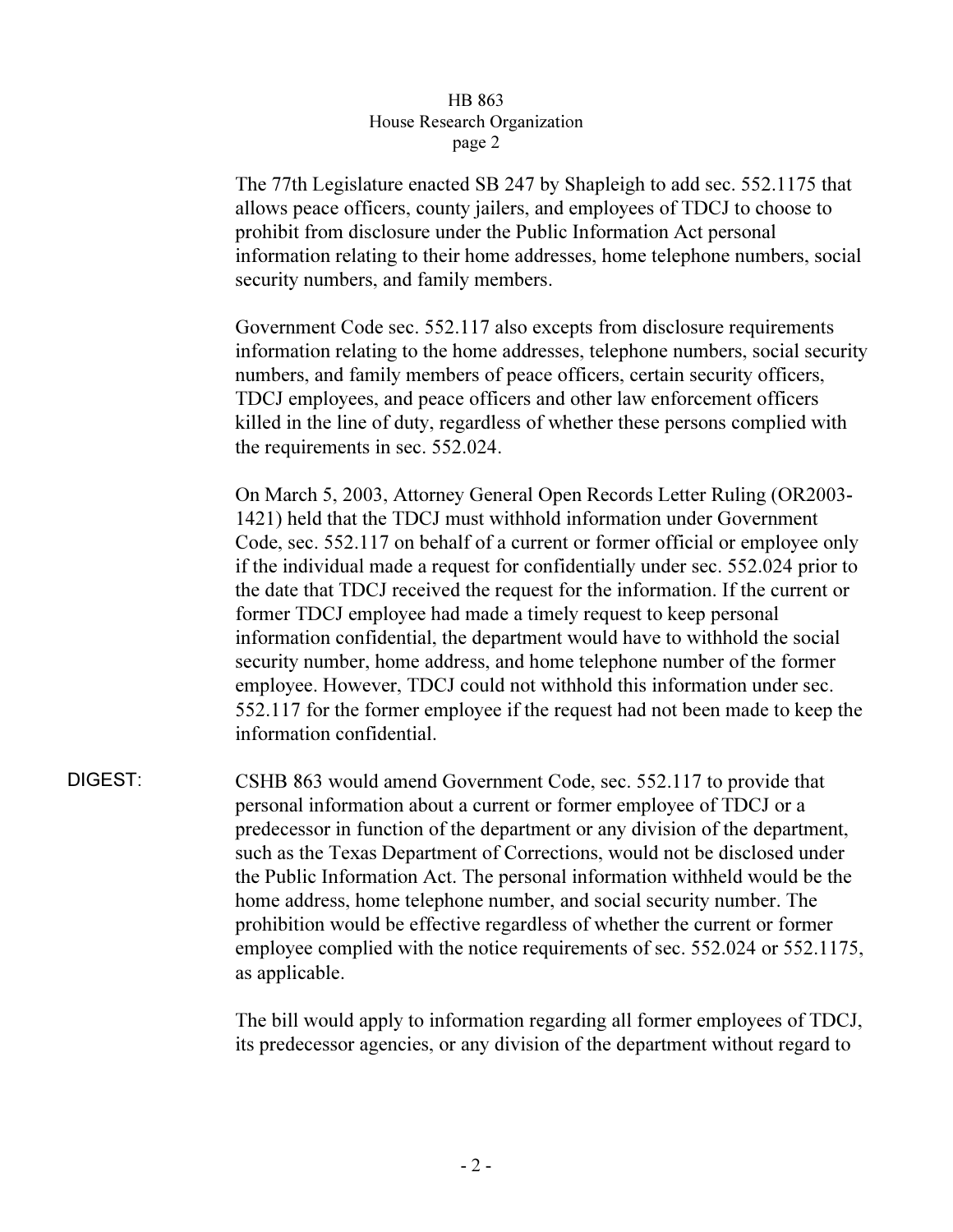## $\overline{\mathsf{B}}$  arch  $\overline{\mathsf{O}}$  $\frac{1}{2}$

|                           | whether that information was created or acquired before, on, or after the bill's<br>effective date.                                                                                                                                                                                                                                                                                                                                                                           |
|---------------------------|-------------------------------------------------------------------------------------------------------------------------------------------------------------------------------------------------------------------------------------------------------------------------------------------------------------------------------------------------------------------------------------------------------------------------------------------------------------------------------|
|                           | The bill would take immediate effect if finally passed by a two-thirds record<br>vote of the membership of each house. Otherwise, it would take effect<br>September 1, 2003.                                                                                                                                                                                                                                                                                                  |
| <b>SUPPORTERS</b><br>SAY: | CSHB 863 would clarify the uncertainty raised by the attorney general's<br>opinion regarding the confidentiality of former TDCJ employees' records.<br>Current law creates a presumption that personal information of current TDCJ<br>personnel is confidential, whether or not the employee signs a specific form<br>requesting that it be kept private. Those leaving the department assumed that<br>the protection would continue, and this bill would ensure that it did. |
|                           | Providing a blanket exception would prevent a costly administrative process<br>that would be required to contact and notify all former TDCJ personnel.<br>Literally thousands of employees have retired or left service with the<br>department. There is no need to go to the expense of locating and send each<br>one a form to meet an unnecessary bureaucratic request.                                                                                                    |
|                           | The state should do all it can to ensure that the personal information of<br>current and former TDCJ employees remains confidential because their work<br>puts, or has put, them in contact with persons who sometimes use personal<br>data for harassment, intimidation, retaliation, or blackmail. The need for this<br>protection continues even employees have left the department.                                                                                       |
|                           | Current law allows for discovery of pertinent information about TDCJ<br>employees as part of legal action regarding their duties. The bill would make<br>clear that personal information not related to the performance of official<br>duties must not be released.                                                                                                                                                                                                           |
| <b>OPPONENTS</b><br>SAY:  | No apparent opposition.                                                                                                                                                                                                                                                                                                                                                                                                                                                       |
| <b>NOTES:</b>             | HB 863 as introduced would have amended sec. 552.1175 to make TDCJ<br>personal information confidential and would have applied to real estate<br>records maintained by county clerks. The substitute would amend sec.<br>552.117 to provide that only personal information of current and former                                                                                                                                                                              |